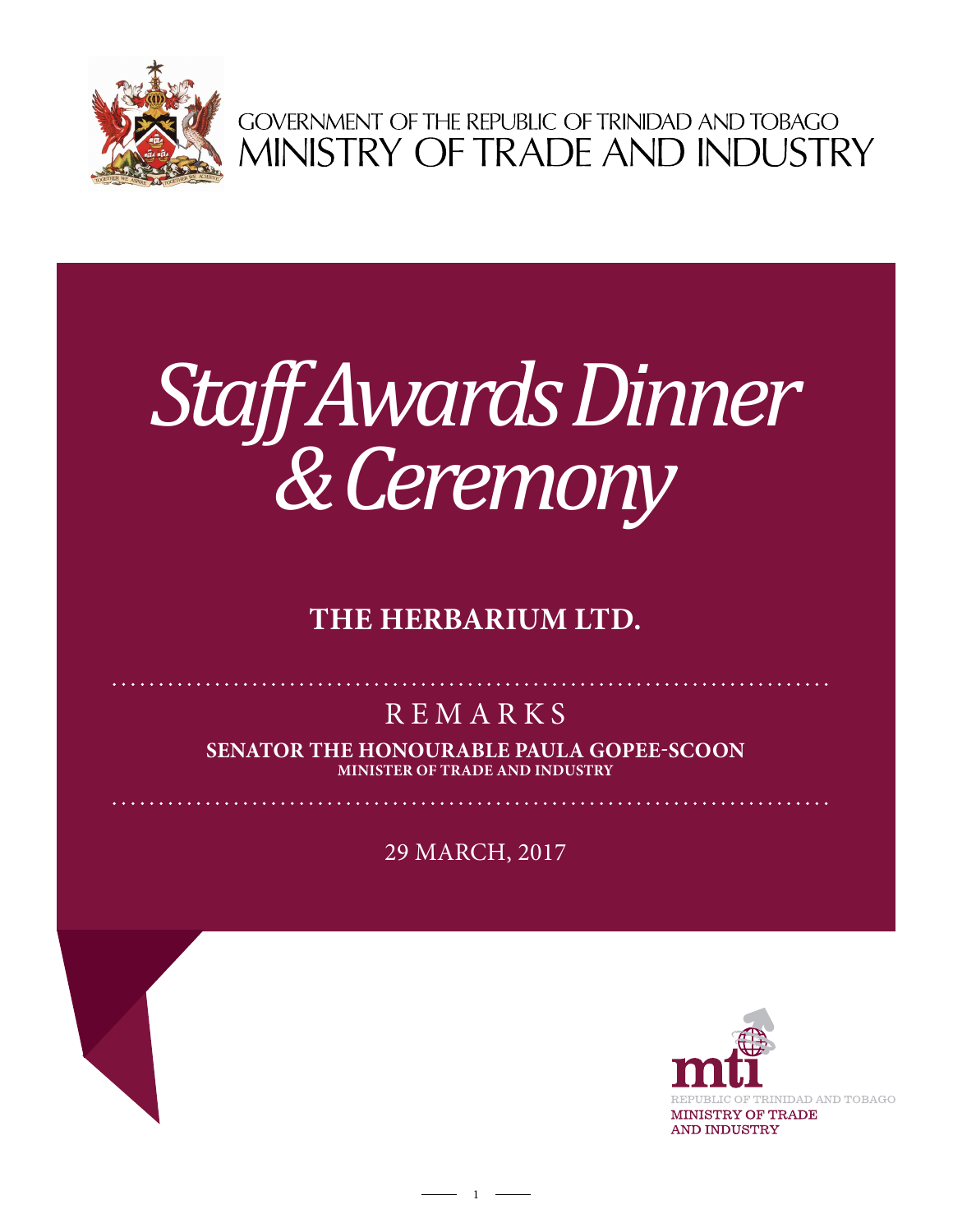Good evening to you all.

It is truly a pleasure to be invited to celebrate with you at your Dinner and Awards Ceremony. I would like to extend my congratulations to all the hard working awardees who will be recognized this evening for their commitment and dedication to excellence. This, I believe, is attributed to strong leadership and I want to acknowledge Ms. Cheryl Bowles, Founder and Managing Director of The Herbarium Limited (THL) for her vision and pertinacity.

Ms. Bowles has worn many hats over the years and has worked steadfastly towards the attainment of her goals. She is an exceptional role model for all entrepreneurs who are seeking to carve out their niche in this dynamic business atmosphere.

In an interview in September 2005, Ms. Bowles was quoted as saying, "You have to be extremely focused. It is about being able to discern how to be smart in a world that is fast paced." The continuous expansion and success of The Herbarium Ltd. demonstrates how discerning she has been.

Ms. Bowles also cracked the proverbial glass ceiling in a male dominated business environment. She was the first woman to be hired in a managerial position at Nestlé Trinidad and Tobago Limited, the first female President of the Nestlé Credit Union and then she founded the Herbarium, now internationally known for its Cher-Mère products.

Not only did she grow the business but Ms. Bowles also opened the doors of opportunity for other women who represent ninety-five percent (95%) of the company's human resource. It is well established that empowering women boosts economic growth, reduces inequality and poverty and raises income. Certainly, Trinidad and Tobago has benefited from your efforts.

Based on the company's Seven Year International Strategy, The Herbarium Limited was also able to achieve its goal of going global by 2017. With the increased interconnectedness of the global community, THL has not limited itself to the local market but has increased its competitiveness and expanded beyond the shores of Trinidad and Tobago.

THL's investment in research and development ensures that the company's cosmetic products meet the standards and requirements of target markets such as Canada, the United Kingdom, and the United States of America. This adherence to international standards and commitment to innovation are worthy of emulation by other local manufacturers as we seek to strengthen our country's overall competitiveness.

It would be remiss of me not to acknowledge that a company can only be successful if the employees share the vision and are driven to meet the identified objectives. In this regard, I must commend the staff at THL who represent the most important business resource. It is the staff who promote the products and interact face-to-face with the public. The quality service which they provide is a significant asset.

 $-2$   $-$